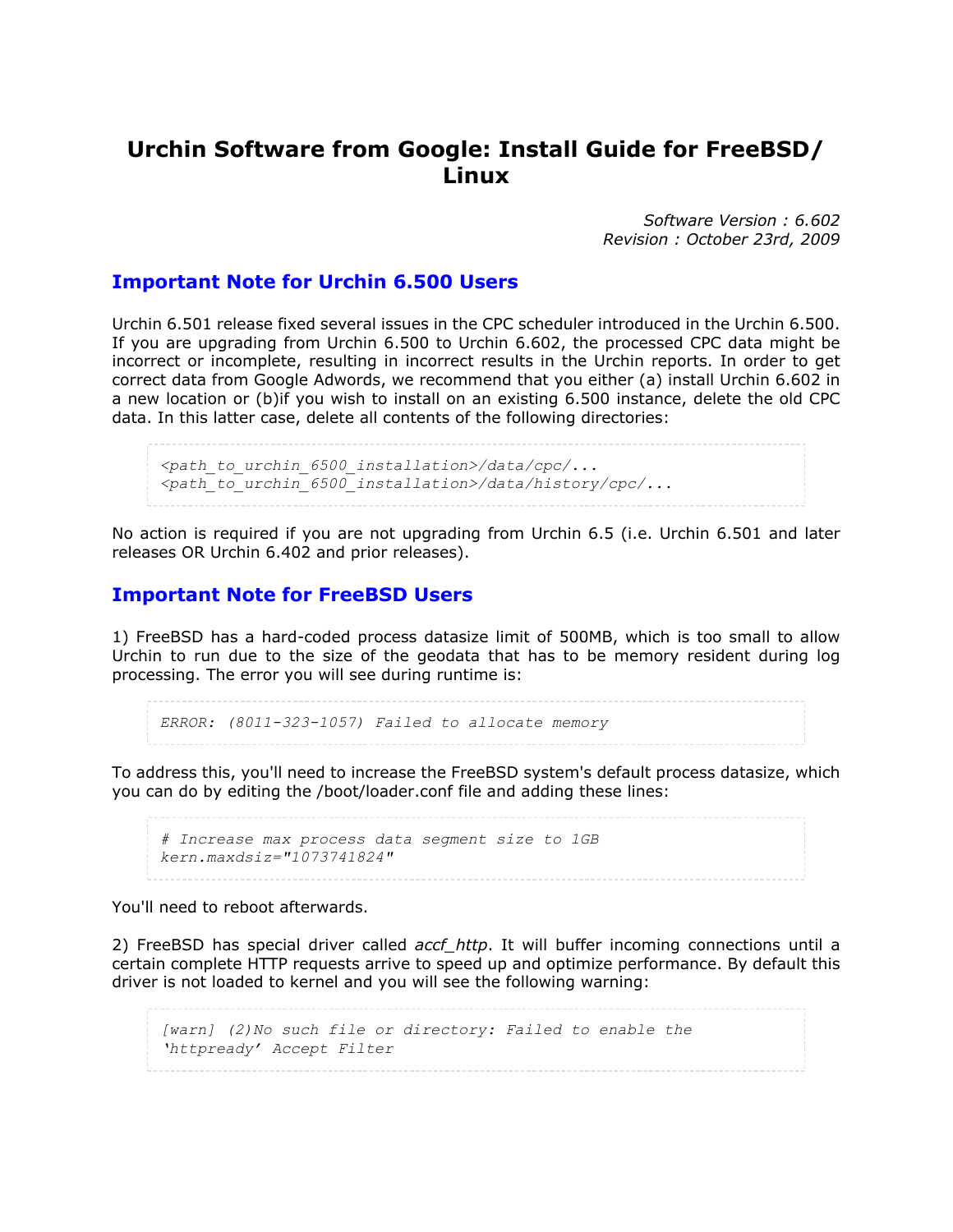To avoid this, you'll need to enable the HTTP Accept Filter FreeBSD kernel module (*accf\_http*), which you can do by editing the /boot/loader.conf file and adding these lines:

```
# Wait for full HTTP request accept filter
accf_http_load="YES"
```
You'll need to reboot afterwards.

**WARNING!!!** Be very careful when changing system limits like this. If you set kern.maxdsiz to be too large, your system may become unbootable. We **strongly recommend** that you read the FreeBSD documentation before making this modification, and assess the potential risks as they apply to your site-specific configuration.

# **Overview of Installation Steps**

• Install the desired database server on the Urchin system or add Urchin's database to an existing server. Currently supported database engines:

◦ MySQL 5.0.3 or later

(**Note**: Beginning with Urchin 6.6, MySQL 4.x.x is no longer supported)

- PostgreSQL 8.2.5 or later
- Create the Urchin database and user in on the database server and grant access permissions
- Unpack the Urchin distribution in a temporary directory
- Run the install.sh script
- License the Urchin installation

### **Option 1: Using existing MySQL database with Urchin**

- If you don't already have a MySQL server set up on your system, you can obtain a distribution from http://dev.mysql.com/downloads/
- Install the MySQL server per the instructions on the MySQL site
- Make sure that you know the MySQL database administrator login (e.g. root) and password
- Choose the database name, local MySQL user and password you will use with Urchin. Save this information, as you'll need it later during the Urchin installation. The example below creates a database named **urchin** and a MySQL user name **urchin** with password **urchinpassword** (but you should obviously choose your own password!)
- Create the Urchin database, user and permissions with the following commands:

root@yourserver# **mysql -u root -p** mysql> **create database urchin character set utf8;** mysql> **GRANT ALL ON urchin.\* to 'urchin'@'localhost' IDENTIFIED BY 'urchinpassword';**

• Determine the pathname of the MySQL socket for communicating with your MySQL server. You can usually find this in the my.cnf file for your MySQL installation, look for the line that looks like socket=/var/lib/mysql/mysql.sock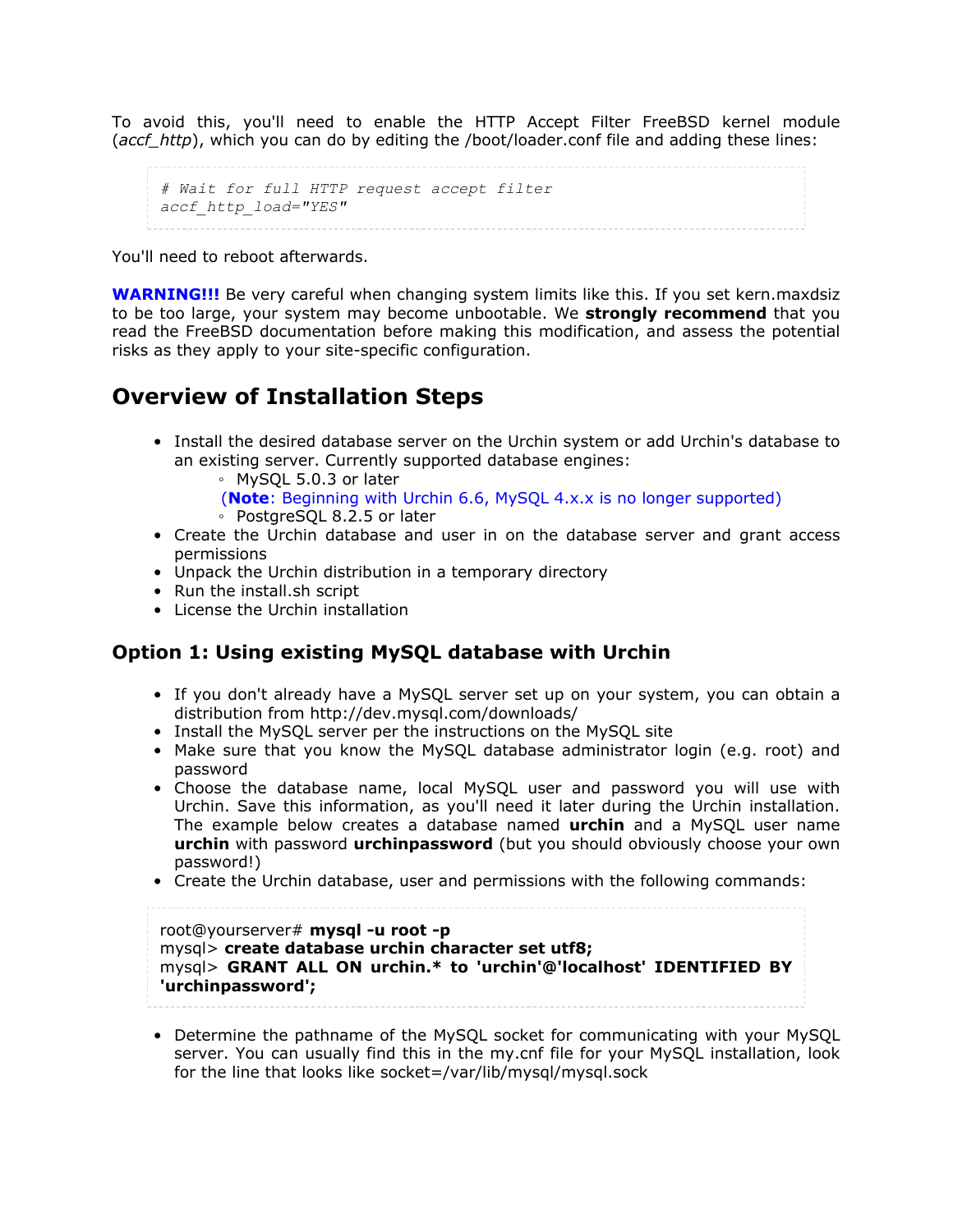### **Option 2: Using existing PostgreSQL database with Urchin**

- If you don't already have a PostgreSQL server set up on your system, you can obtain a distribution from http://www.postgresql.org.
- Install the PostgreSQL server per the instructions on the PostgreSQL site
- Make sure that the psql command is in your path and you know the PostgreSQL database administrator login (e.g. pgsql) and password
- Choose the database name, local PostgreSQL user and password you will use with Urchin. Save this information, as you'll need it later during the Urchin installation. The example below creates a database named **urchin** and a PostgreSQL user name **urchin** with password **urchinpass** (but you should obviously choose your own password!)
- Create the Urchin database, user and permissions with the following commands:

```
root@yourserver# psql -U pgsql -d postgres
postgres=# CREATE DATABASE urchin WITH ENCODING 'UTF8';
postgres=# CREATE USER urchin WITH PASSWORD 'urchinpass';
postgres=# GRANT ALL ON DATABASE urchin TO urchin;
postgres=# \connect urchin;
postgres=# CREATE LANGUAGE 'PLPGSQL';
```
### **Option 3: Using bundled PostgreSQL server with Urchin**

- Urchin 6.602 installer comes with bundled PostgreSQL server as an option during Urchin installation.
- In order to use this option Urchin installer should be invoked under user with root privileges. Installer will prompt to provide port number and password for the user "postgres". **Note:** If the user "postgres" already exists in the system, then existing password needs to be provided. If user "postgres" doesn't exist in the system, it will be created with provided password.
- The following limitations apply to the bundled PostgreSQL server:
	- It can't be installed on FreeBSD.
	- It requires glibc version 2.3.3 or above.
	- It should not be installed in upgrade mode.
	- Root privileges are required for installation.

## **Installing Urchin**

- Make sure that you have the Urchin database name, user and password that you selected above
- Create a temporary directory and unpack the Urchin distribution into it:

```
mkdir /var/tmp/urchintemp
cd /var/tmp/urchintemp
tar xzvf urchin6602 <platform> installer.tar.gz
```
• **Important!** To ensure correct installation, make sure that there is no 'active' instance of Urchin 6 on the target machine. Disable any existing version of Urchin 6 with the following command: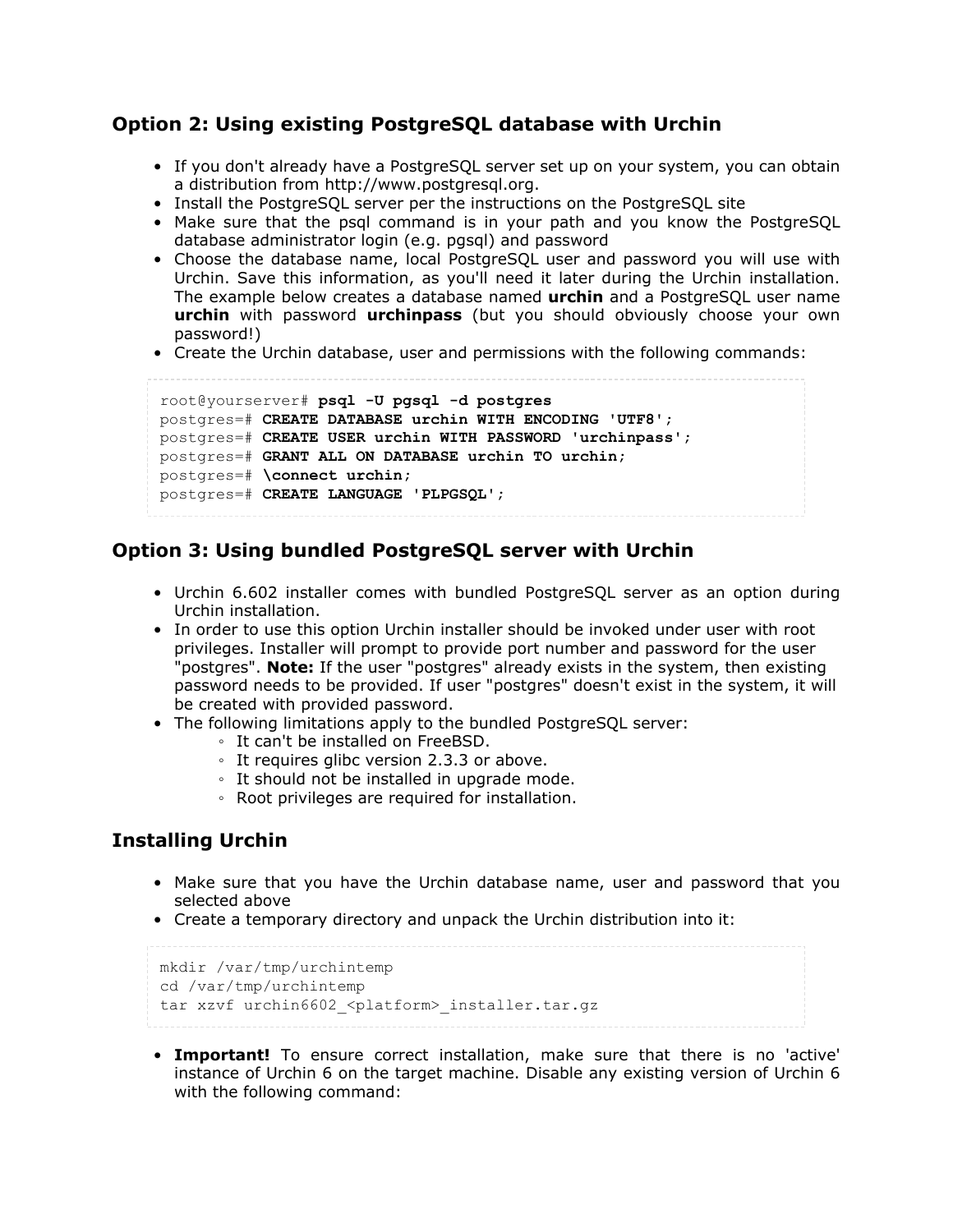| /path/to/urchin6/bin/urchinctl stop |  |
|-------------------------------------|--|

- If you need to run multiple instances of Urchin 6 on the same machine, then the instances should (1) be installed in different locations, (2) have different web server ports and (3) connect to different databases.
- Urchin copies all necessary files to the target folders and overwrites any existing files. In order to keep any existing customization intact, you'll need to install Urchin 6 in a new directory, or rename the existing installation directory.
- Urchin 6.602 can either be installed from scratch or upgraded from an existing version of Urchin 6.
	- During 'New' installation, Urchin prompts you for all configuration parameters, such as web server port, db configuration settings, etc. For 'upgrade', Urchin reuses the configuration of the existing Urchin 6 instance.
	- If you are installing bundled PostgreSQL server, then make sure that there is no existing PostgreSQL server on the system. To install, select an option "Install PostgreSQL" and provide PostgreSQL server details such as port number and administrator password. **Note:** Please refer to http://www.postgresql.org if you have any problems installing the bundled PostgreSOL server.
	- Urchin 6.602 can only be used for upgrading certain earlier versions of Urchin 6. The following versions may be upgraded:
		- Urchin 6.6 Service Pack 1 : Version 6.601
		- Urchin 6.6 English Release : Version 6.600
		- Urchin 6.5 Service Pack 2 : Version 6.501
		- Urchin 6.5 : Version 6.500 (see important note
			- above)
		- Urchin 6 Service Pack 1 : Version 6.402
		- Urchin 6 International Release : Version 6.401
		- Urchin 6 English Release : Version 6.400
	- During 'New' installation, Urchin prompts you to "Initialize database tables". If you want to keep an existing DB configuration, then select 'No'. In this case,Urchin preserves the existing configuration (by not recreating the existing tables), but it may need to create 'additional tables' or 'columns in existing tables'.
- Now run the Urchin installer. You can either run it interactively and follow the prompts by typing:

./install.sh

or you can perform a complete install directly from the command line, supplying all the necessary parameters for the install. You can obtain a list of the command line parameters by typing:

./install.sh -h

• Once the installer completes, you'll have a running version of Urchin on your system. To finish the setup, point your favorite web browser at this URL: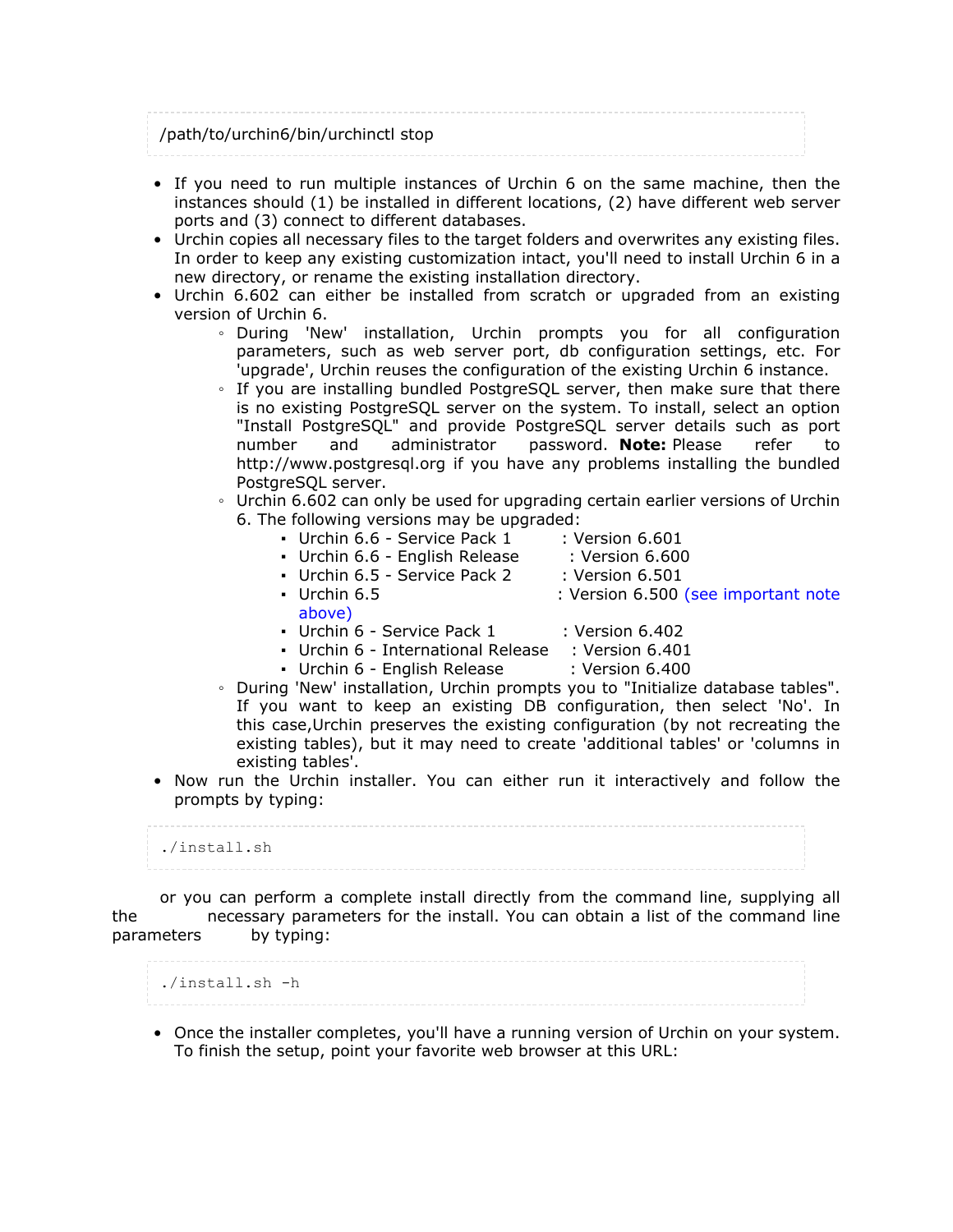http://yourserver:<port>

where <port> is the network port you chose during the installation (default is 9999).

- If you wish to restore your profile reporting data from an older version of Urchin 6, copy the history, reports and any existing cpc directories from /path/to/old-urchin6/ data/ to your new /path/to/new-urchin6/data/ directory.
- Click on the **Obtain Demo License** link and follow the licensing steps to enable Urchin and perform the initial setup steps.

# **Configuring Tracking**

Once Urchin is installed, there may be additional steps required to set up tracking on your website depending on your use case.

### **Case 1: Using Urchin with IP-UserAgent Tracking**

No additional configuration is necessary. When adding profiles to Urchin, be sure to specify IP+UserAgent as the Visitor Tracking Method.

### **Case 2: Using Urchin with UTM Tracking**

To use Urchin with UTM tracking, it is necessary to install a small piece of javascript tracking code on each of your website's pages. Here are the steps:

- Copy the urchin.js and \_\_utm.gif files from the util/utm directory of the Urchin distribution to the document root of your website (e.g. the top level directory of your content)
- On each page of your website, place the following tracking code right after the any META tags in the HEAD section:

```
<script src="/urchin.js" type="text/javascript">
</script>
<script type="text/javascript">
 _userv=0;
urchinTracker();
</script>
```
• When adding profiles to Urchin, be sure to specify Urchin Traffic Monitor (UTM) as the Visitor Tracking Method

#### **Case 3: Using Urchin concurrently with Google Analytics**

Please note that the new tracking features in the Google Analytics "ga.js" tracking code are not backward compatible with Urchin 6. If you wish to track your website with both Google Analytics and Urchin Software, we recommend using the urchin.js-based tracking code for best results. If you choose to use ga.js, you will not be able to use new ga.js tracking features.

To use Urchin with a website that is already being tracked with Google Analytics, you just need to make a slight modification to the existing tracking code for Google Analytics. Here are the steps: